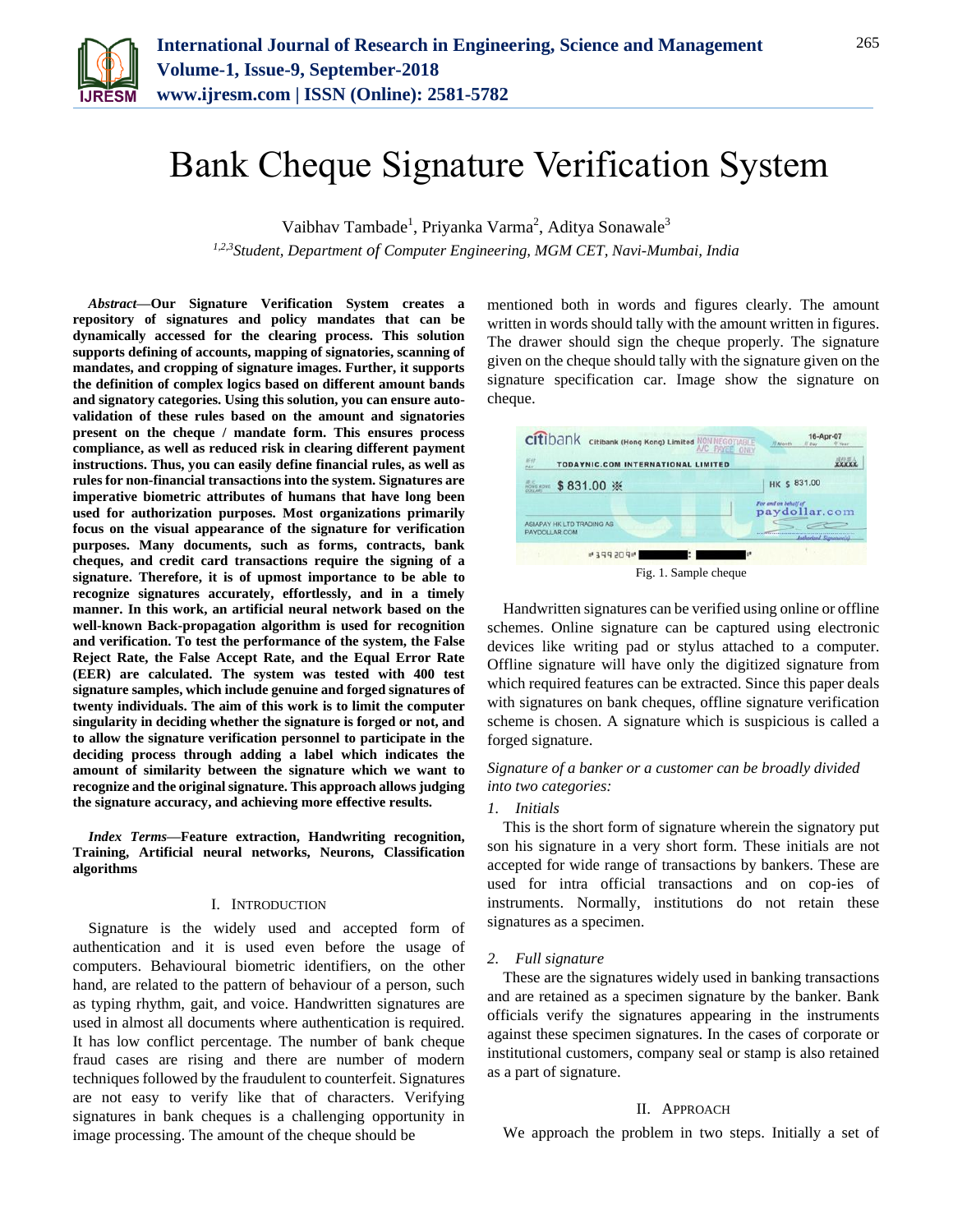

signatures are obtained from the subject and fed to the system. These signatures and pre-processed Then the pre-processed images are used to extract relevant geometric parameters that can distinguish signatures of different persons. These are used to train the system. The mean value of these features is obtained. In the next step the scanned signature image to be verified is fed to the system. It is pre-processed to be suitable for extracting features. It is fed to the system and various features are extracted from them. These values are then compared with the mean features that were used to train the system. The Euclidian distance is calculated and a suitable threshold per user is chosen. Depending on whether the input signature satisfies the threshold condition the system either accepts or rejects the signature.

Section 3 deals types of signatures and Section 4 explains signatures verification model and steps to involve that are extracted followed by the verification procedure by Neural Network in Section 5. Features use of signature verification system listed in Section 6. The conclusion and references are follows in last section.

## III. TYPES OF VERIFICATION

#### *A. Online/ Dynamic Signature*

Online or Dynamic signature publish in early in 1990's. It can be consider only Uses shape, speed and pressure. In online signature system needs special digital surface, pads and pen etc. It's required some numeric data and small amount of storage. It can use speed, pressure, angle of pen to further exploit individuality. In online signature it's hard to easier to forge. Accuracy of signature verification on offline method is around 99%.

#### *B. Off-Line/Static Signature*

Offline or Static signature publish in early in 1970's. It can be consider only image signature. In offline signature system no need to use special hardware, ubiquitous etc. It's required large amount of storage. It cannot be trace speed, style, pressure etc. In offline signature it's easy to easier to forge. Accuracy of signature verification on offline method is around 95%.

## IV. ALGORITHM MODELS AND STEPS

#### *A. Algorithm of Signature Verification*

*Step 1:* Hand written signature is scan using camera or scanner. *Step 2:* Signature is pre-processing and converted into binary or grey scale as per requirement, Removing noise from signatures and finally normalize the signatures.

*Step 3:* Special domain feature as high intensity variation points and cross over points extract from test signatures.

*Step 4:* Compared features with help of graph matching methods as a classifier.

## *B. Model of Verification*

The Fig. 2. Shows the signature verification model

*C. Steps Involved In Signature Verification*

## *1) Data acquisition*

Data acquisition actually means giving data to the system. In this system the data is provided to the system in the form of a scanned image. The signature is scanned and stored as a digital image.



Fig. 2. Signature model verification

#### *2) Pre-processing*

Data preprocessing describes any type of processing performed on raw data to prepare it for another processing procedure. There are 4 steps to use to pre-processing steps and steps of pre-processing are followed.

- a) *Image Conversion:* The first step is to convert the obtained RGB image into gray scale image. This is done to reduce the complexity and the execution time of the system. It is easy for the system to work with grayscale images rather than the RGB images.
- b) *Image Cropping:* Then a cropping algorithm is applied to the grayscale image. Cropping is done to separate out precisely the actual region of interest from the complete image. This removes the extra pixels from the image thus reducing the processing time.



Fig. 3. Basic signature verification system

c) *Image Filtering:* After obtaining the cropped image the noise that entered while scanning or via any other source has to be removed. For this a Gaussian filter along with the unsharp filter is used. The Gaussian filters smooth the image removing the noise and the unsharp filter removes